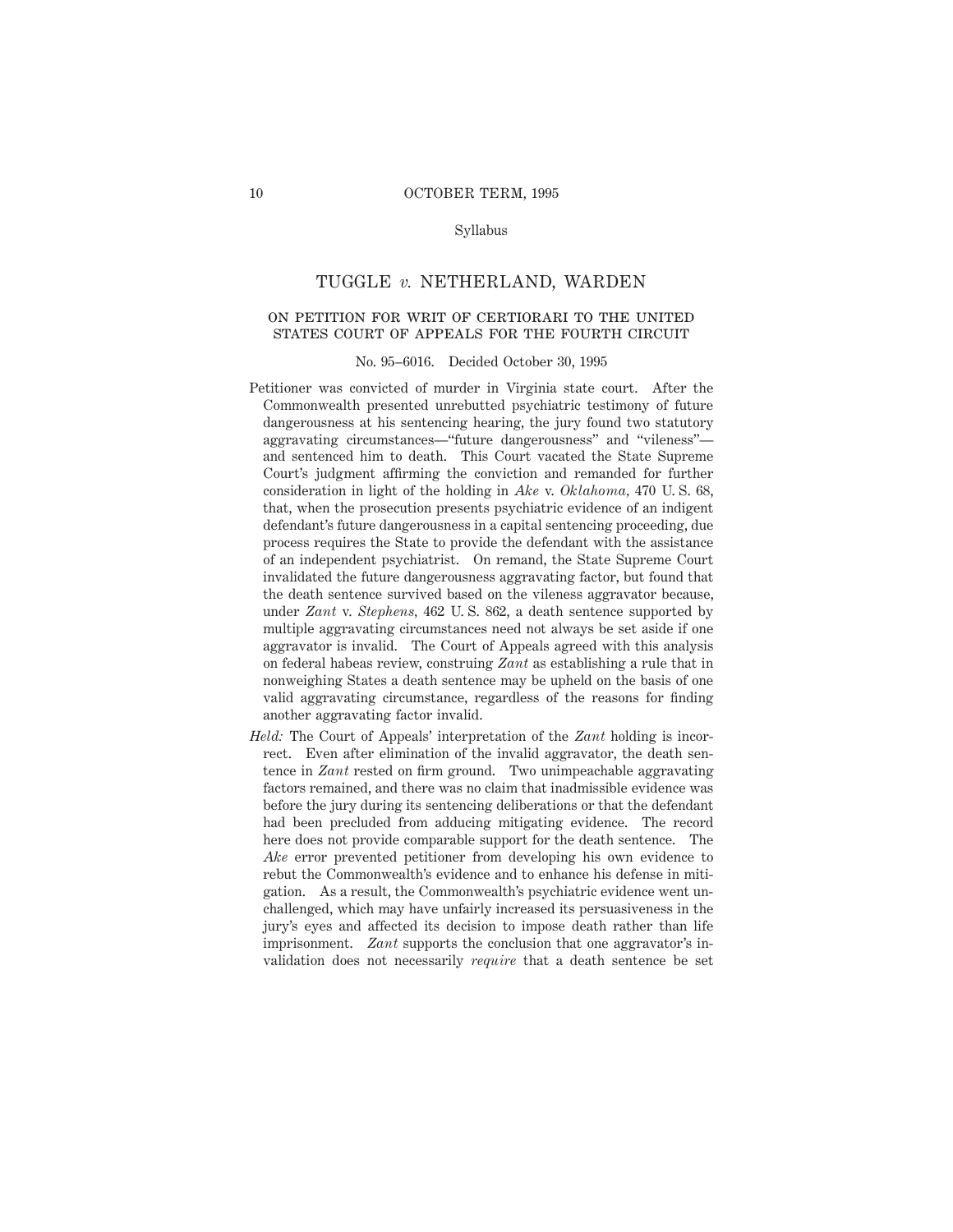### Per Curiam

aside, not the quite different proposition that a valid aggravator's existence always excuses a constitutional error in the admission or exclusion of evidence. Cf. *Johnson* v. *Mississippi,* 486 U. S. 578, 590. This Court does not customarily address in the first instance whether harmlesserror analysis is applicable.

Certiorari granted; 57 F. 3d 1356, vacated and remanded.

# PER CURIAM.

In *Zant* v. *Stephens,* 462 U. S. 862 (1983), we held that a death sentence supported by multiple aggravating circumstances need not always be set aside if one aggravator is found to be invalid. *Id.,* at 886–888. We noted that our holding did not apply in States in which the jury is instructed to weigh aggravating circumstances against mitigating circumstances in determining whether to impose the death penalty. *Id.,* at 874, n. 12, 890. In this case, the Virginia Supreme Court and the Court of Appeals for the Fourth Circuit construed *Zant* as establishing a rule that in nonweighing States a death sentence may be upheld on the basis of one valid aggravating circumstance, regardless of the reasons for which another aggravating factor may have been found to be invalid. Because this interpretation of our holding in *Zant* is incorrect, we now grant the motion for leave to proceed *in forma pauperis* and the petition for a writ of certiorari and vacate the judgment of the Court of Appeals.

I

Petitioner Tuggle was convicted of murder in Virginia state court. At his sentencing hearing, the Commonwealth presented unrebutted psychiatric testimony that petitioner demonstrated " a high probability of future dangerousness.'" *Tuggle* v. *Commonwealth,* 230 Va. 99, 107, 334 S. E. 2d 838, 844 (1985), cert. denied, *Tuggle* v. *Virginia,* 478 U. S. 1010 (1986). After deliberations, the jury found that the Commonwealth had established Virginia's two statutory aggravating circumstances, "future dangerousness" and "vileness";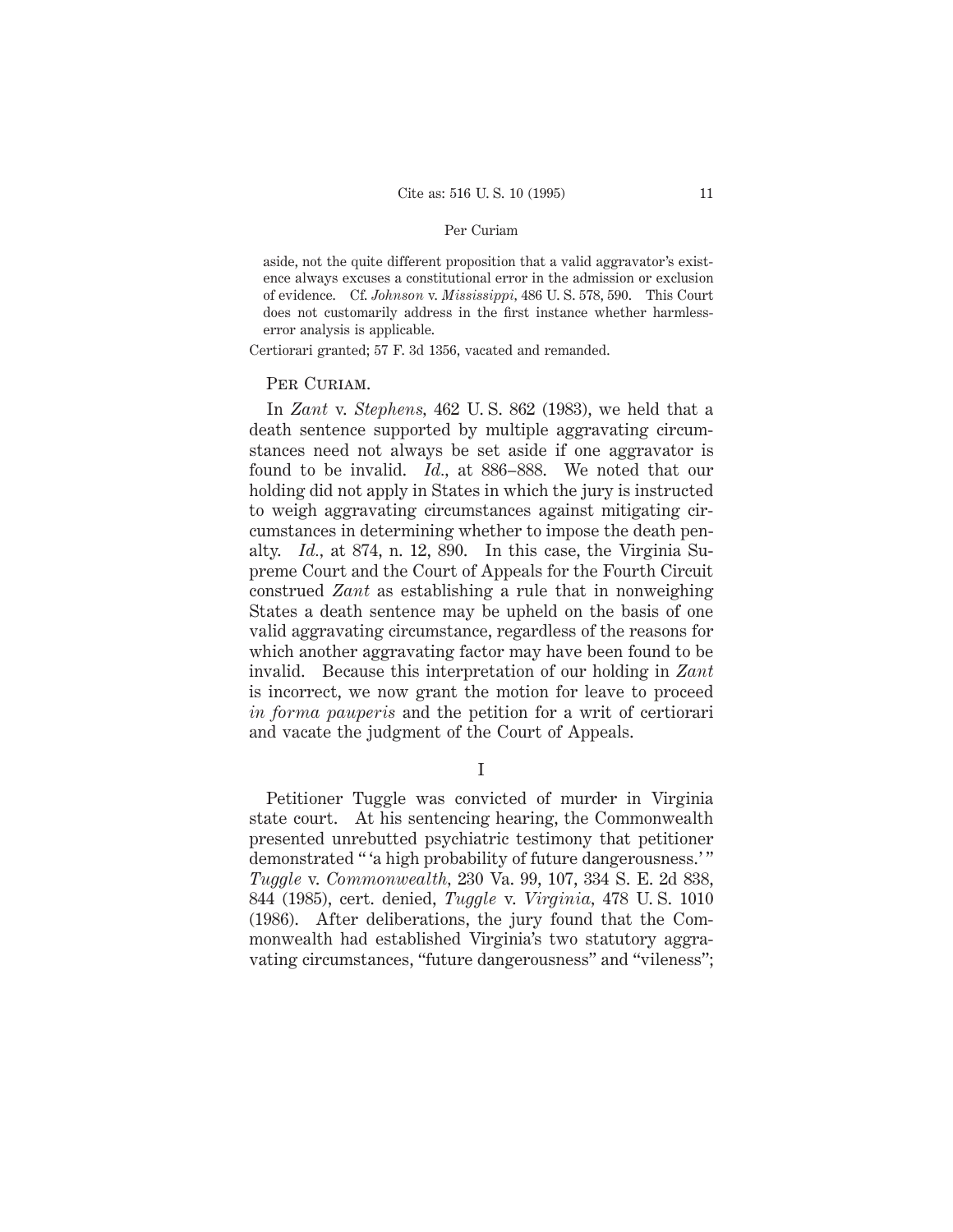### Per Curiam

it exercised its discretion to sentence petitioner to death.<sup>1</sup> 230 Va., at 108–109, 334 S. E. 2d, at 844–845.

Shortly after the Virginia Supreme Court affirmed petitioner's conviction and sentence, *Tuggle* v. *Commonwealth,* 228 Va. 493, 323 S. E. 2d 539 (1984), we held in *Ake* v. *Oklahoma,* 470 U. S. 68 (1985), that when the prosecutor presents psychiatric evidence of an indigent defendant's future dangerousness in a capital sentencing proceeding, due process requires that the State provide the defendant with the assistance of an independent psychiatrist. *Id.,* at 83–84. Because petitioner had been denied such assistance, we vacated the State Supreme Court's judgment and remanded for further consideration in light of *Ake. Tuggle* v. *Virginia,* 471 U. S. 1096 (1985).

On remand, the Virginia Supreme Court invalidated the future dangerousness aggravating circumstance because of the *Ake* error. See *Tuggle* v. *Commonwealth,* 230 Va., at 108–111, 334 S. E. 2d, at 844–846. The court nevertheless reaffirmed petitioner's death sentence, reasoning that *Zant* permitted the sentence to survive on the basis of the vileness aggravator. 230 Va., at 110–111, 334 S. E. 2d, at 845–846. The Court of Appeals agreed with this analysis on federal habeas review, *Tuggle* v. *Thompson,* 57 F. 3d 1356, 1362–1363  $(CA4 1995)$ , as it had in the past.<sup>2</sup> Quoting the Virginia Supreme Court, the Court of Appeals stated:

" 'When a jury makes separate findings of specific statutory aggravating circumstances, any of which could support a sentence of death, and one of the circumstances

<sup>1</sup> Virginia's capital punishment statute involves a two-stage determination. The jury first decides whether the prosecutor has established one or both of the statutory aggravating factors. Va. Code Ann. §§ 19.2–  $264.4(C)$ –(D) (1995). If the jury finds neither aggravator satisfied, it must impose a sentence of life imprisonment. *Ibid.* If the jury finds one or both of the aggravators established, however, it has full discretion to impose either a death sentence or a sentence of life imprisonment. *Ibid.*

<sup>2</sup> See *Smith* v. *Procunier,* 769 F. 2d 170, 173 (CA4 1985).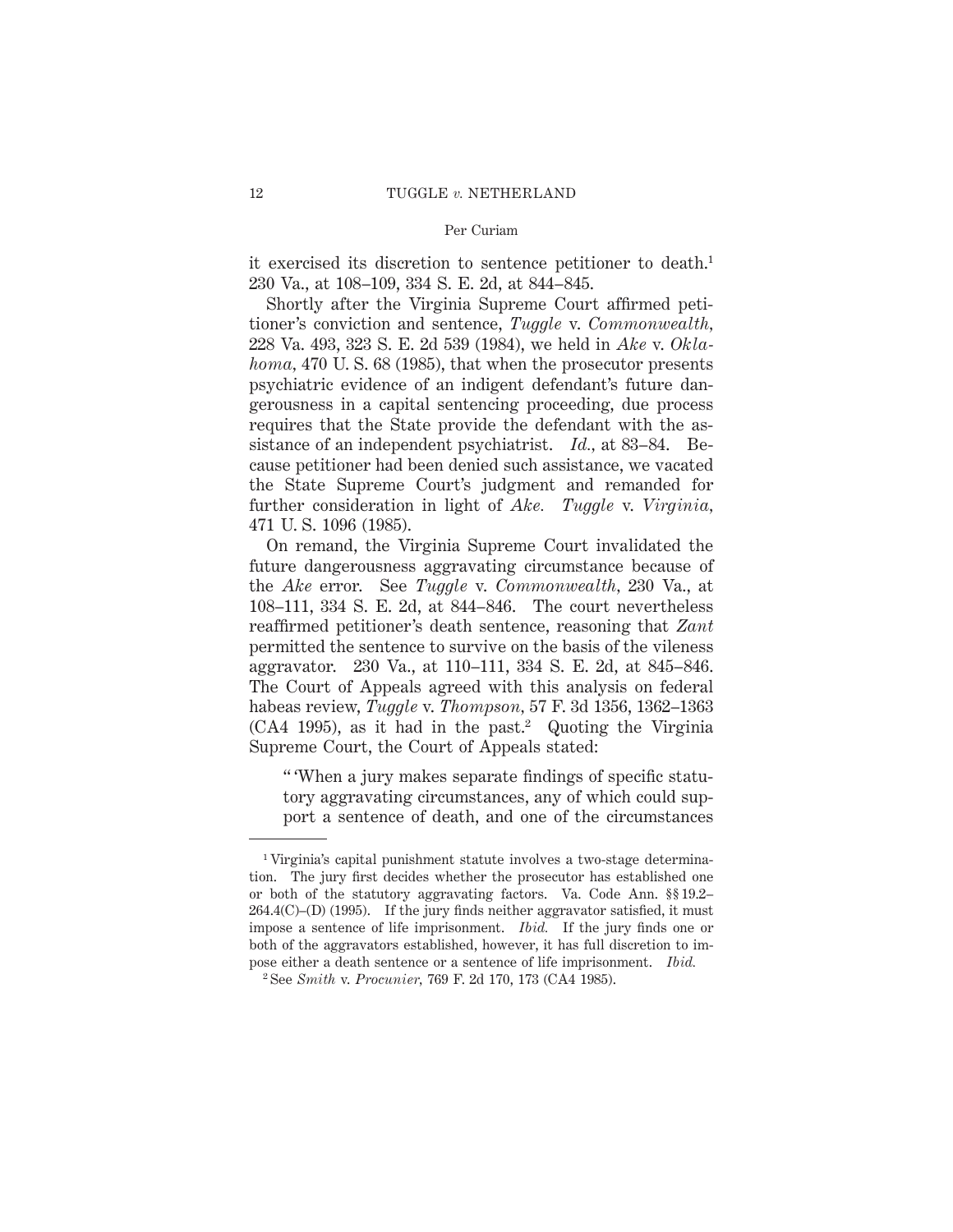### Per Curiam

subsequently is invalidated, the remaining valid circumstance, or circumstances, will support the sentence.'" *Id.,* at 1363 (quoting 230 Va., at 110, 334 S. E. 2d, at 845, and citing *Zant, supra*).

# II

Our opinion in *Zant* stressed that the evidence offered to prove the invalid aggravator was "properly adduced at the sentencing hearing and was fully subject to explanation by the defendant." 462 U. S., at 887. As we explained:

"[I]t is essential to keep in mind the sense in which [the stricken] aggravating circumstance is 'invalid.'... [T]he invalid aggravating circumstance found by the jury in this case was struck down . . . because the Georgia Supreme Court concluded that it fails to provide an adequate basis for distinguishing a murder case in which the death penalty may be imposed from those cases in which such a penalty may not be imposed. The underlying evidence is nevertheless fully admissible at the sentencing phase." *Id.*, at 885–886 (internal citations omitted).

*Zant* was thus predicated on the fact that even after elimination of the invalid aggravator, the death sentence rested on firm ground. Two unimpeachable aggravating factors remained and there was no claim that inadmissible evidence was before the jury during its sentencing deliberations or that the defendant had been precluded from adducing relevant mitigating evidence.

In this case, the record does not provide comparable support for petitioner's death sentence. The *Ake* error prevented petitioner from developing his own psychiatric evidence to rebut the Commonwealth's evidence and to enhance his defense in mitigation. As a result, the Commonwealth's psychiatric evidence went unchallenged, which may have unfairly increased its persuasiveness in the eyes of the jury.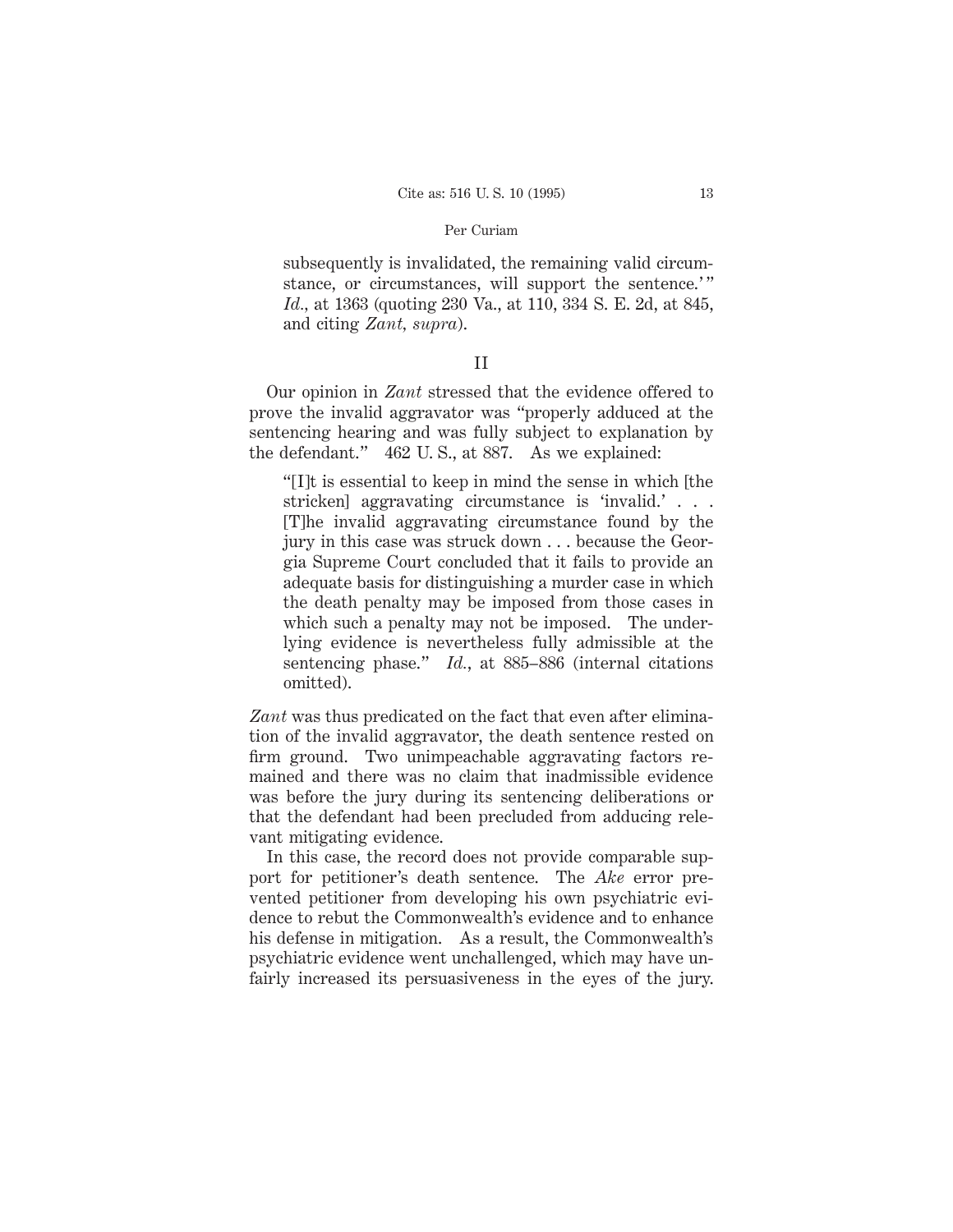### Scalia, J., concurring

We may assume, as the Virginia Supreme Court and Court of Appeals found, that petitioner's psychiatric evidence would not have influenced the jury's determination concerning vileness. Nevertheless, the absence of such evidence may well have affected the jury's ultimate decision, based on all of the evidence before it, to sentence petitioner to death rather than life imprisonment.

Although our holding in *Zant* supports the conclusion that the invalidation of one aggravator does not necessarily *require* that a death sentence be set aside, that holding does not support the quite different proposition that the existence of a valid aggravator always excuses a constitutional error in the admission or exclusion of evidence. The latter circumstance is more akin to the situation in *Johnson* v. *Mississippi,* 486 U. S. 578 (1988), in which we held that *Zant* does not apply to support a death sentence imposed by a jury that was allowed to consider materially inaccurate evidence, 486 U. S., at 590, than to *Zant* itself. Because the Court of Appeals misapplied *Zant* in this case, its judgment must be vacated.

# III

Having found no need to remedy the *Ake* error in petitioner's sentencing, the Virginia Supreme Court did not consider whether, or by what procedures, the sentence might be sustained or reimposed; and neither the state court nor the Court of Appeals addressed whether harmless-error analysis is applicable to this case. Because this Court customarily does not address such an issue in the first instance, we vacate the judgment of the Court of Appeals and remand the case for further proceedings consistent with this opinion.

# *So ordered.*

### Justice Scalia, concurring.

This is a simple case and should be simply resolved. The jury that deliberated on petitioner's sentence had before it